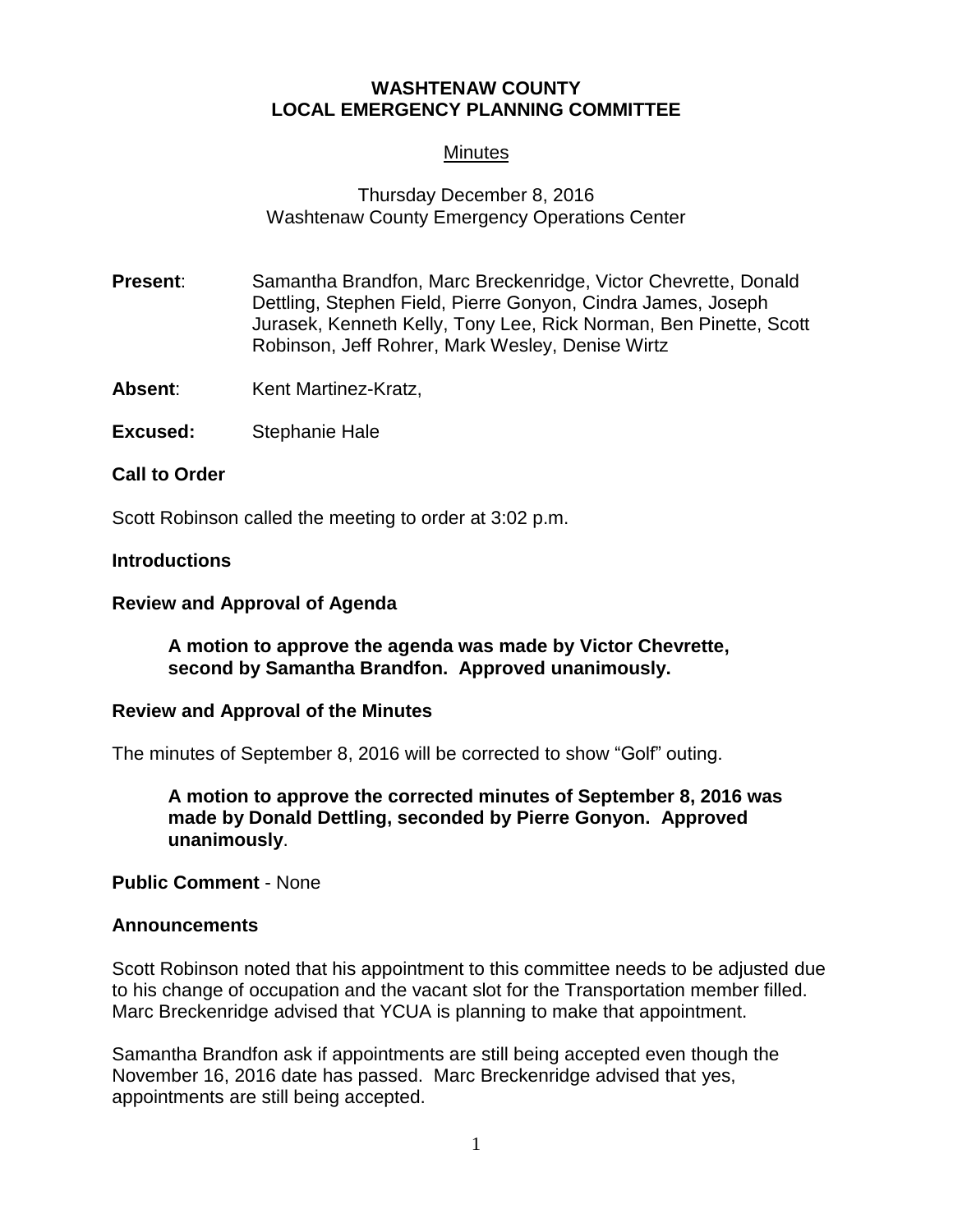LEPC Proposed Minutes December 8, 2016 Page Two

#### **Old Business**

**A. Information Coordinator's Report** – Ken Kelly distributed and reviewed his report as follows.

As of December 7, 47 EHS sites have been identified

We have begun using portions of a new Plan Template that was provided by the State. Some new additions to the plans will be Lat/Long coordinates and an excerpt of the Washtenaw County Environmental Response Procedures. I am in the process of transitioning all of our existing plans over to the new format. I just completed all 5 of the EHS sites in the Dexter Area Fire Department's jurisdiction.

No new plans have been created since our last meeting.

I have received the paperwork from Lansing for the Fiscal Year 2017 Hazardous Materials Emergency Planning Grant and will begin the process of submitting that paperwork soon. It must be completed by mid-January.

I have already discovered several errors in the State's database in regard to our list of EHS sites. Some were jurisdictional errors and other errors include, sites that are no longer active being listed as active, some sites that have plans and are listed as not having plans and other discrepancies. I will be working on making sure our list matches the State's.

We found out recently that the amount of our grant award will be decreasing. In the near future the State will no longer pay us for plan updates. Currently we receive \$30 per update so we will be losing approximately \$1500 in the coming years. Which is about half of what we usually get.

**B. Emergency Coordinator's Report** – Marc Breckenridge reported that no releases meeting the planning threshold occurred. He also reported that the HazMat Team authorizing agreement is being renewed and has been sent to the Governor's office for review. We are requesting that the authorization be renewed for a 15 year period, extended from the 10 years as previously requested. The document will be sent to the Attorney General's office for approval before the Governor signs it. Marc announced that as of March 17, 2017 he will be retiring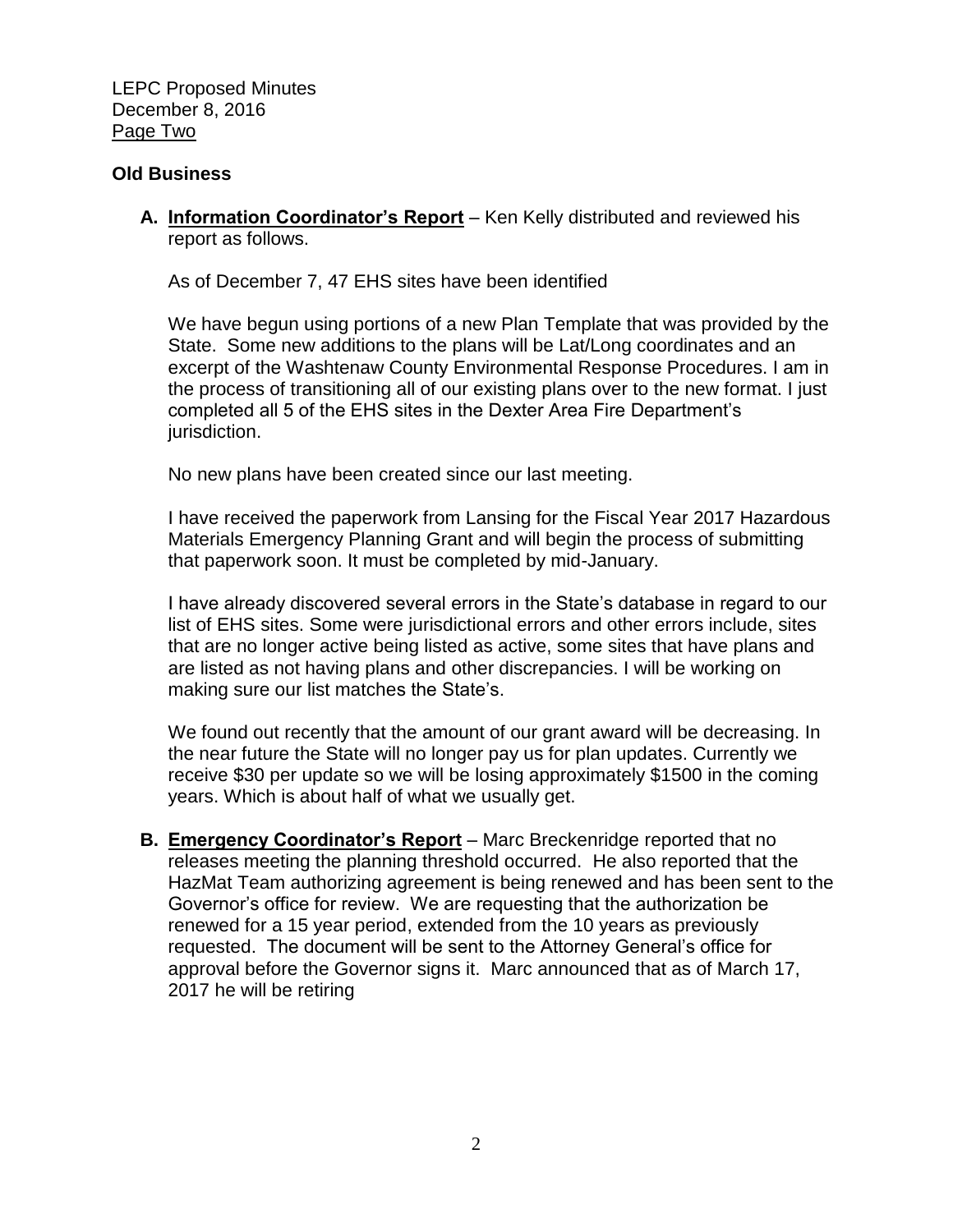LEPC Proposed Minutes December 8, 2016 Page Three

### **C. HazMat Team Director's Report**

Victor Chevrette reported that there were multiple incidents that occurred. In October, Ann Arbor Township on M-14 Bridge at Barton Drive, an incident involving a semi box truck released approximately 150 gallons of diesel fuel, some of which ran towards the river. Booms were still in place along the roadway from the recent construction and those helped to contain the spill. The booms were reinforced and helped to keep the fuel out of the water.

On November 20, 2016 in Salem Township, there was a major fire at a recycling warehouse involving a large amount of compressed plastic "cubes" and cardboard. This location does not have a municipal water source and 150 gallons of firefighting foam was used to extinguish the fire. The Washtenaw County Road Commission deployed the portable light trailers to assist with nighttime operations. Runoff was contained in on-site retention ponds. MDEQ responded and MSP is investigating a possible cause, although it may not be able to be determined.

On November 22, 2016 a citizen driving from the Chelsea area with a commercially produced bag of ice which was found to have a white substance on it that was suspected of causing illness. She exited the highway at Zeeb Road and pulled into the Washtenaw County Road Commission yard. W.C. Environmental Health, and the HazMat Director were contacted as well as FBI. It is suspected that the substance was cleaner used in the ice machines, but a final report has not been received at this time.

On December 7, 2016 a meeting was held by DTE/NEXUS to update first responders in jurisdictions where the new 36 inch pipeline will be installed. The new pipeline will be transporting natural gas.

#### **New Business**

#### **A. 2017 Meeting Schedule**

**A motion to accept the 2017 Meeting Schedule for the Local Emergency Planning Committee as presented was made by Samantha Brandfon, seconded by Stephen Field. Approved unanimously.**

The question was asked if the City of Ann Arbor's LEPC is active. Rick Norman confirmed that it is not active at this time.